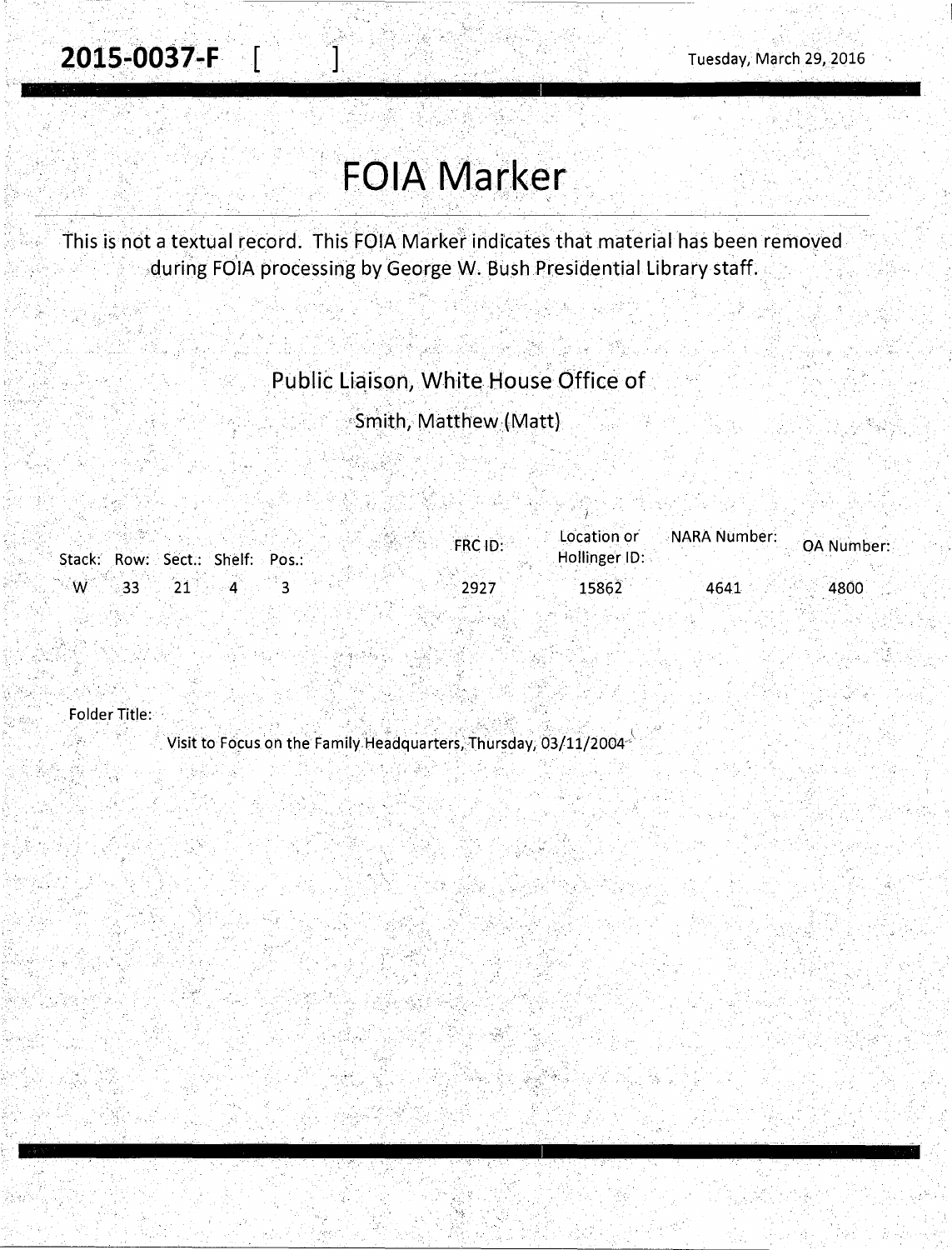## **SCHEDULE PROPOSAL**

## TODAY'S DATE: 6/26/03

| TO:                     | Bradley A. Blakeman                                                                                                   |  |  |
|-------------------------|-----------------------------------------------------------------------------------------------------------------------|--|--|
|                         | Deputy Assistant to the President                                                                                     |  |  |
|                         | For Appointments and Scheduling                                                                                       |  |  |
|                         |                                                                                                                       |  |  |
| FROM:                   | Karl Rove<br>Assistant to the President and Senior Advisor                                                            |  |  |
|                         |                                                                                                                       |  |  |
| REQUEST:                | Visit to Focus on the Family and interview by Dr. James Dobson                                                        |  |  |
|                         | radio program                                                                                                         |  |  |
|                         |                                                                                                                       |  |  |
| PURPOSE:                | To tour one of the largest multi-media ministry centers in the                                                        |  |  |
|                         | country.                                                                                                              |  |  |
| <b>BACKGROUND:</b>      | James C. Dobson, Ph.D., is founder and president of Focus on                                                          |  |  |
|                         | the Family, a nonprofit organization that produces his                                                                |  |  |
|                         | internationally syndicated radio programs heard daily on more                                                         |  |  |
|                         | than 3,000 radio facilities in North America and in 15 languages                                                      |  |  |
|                         | on approximately 3,300 facilities in over 116 other countries.                                                        |  |  |
|                         | His commentaries are heard by more than 200 million people                                                            |  |  |
|                         | every day, including a program translation carried on all state-                                                      |  |  |
|                         | owned radio stations in the Republic of China. He is seen on 80                                                       |  |  |
|                         | television stations daily in the U.S.                                                                                 |  |  |
|                         | For 14 years Dr. Dobson was an Associate Clinical Professor of                                                        |  |  |
|                         | Pediatrics at the University of Southern California School of                                                         |  |  |
|                         | Medicine, and served for 17 years on the Attending Staff of                                                           |  |  |
|                         | Children's Hospital of Los Angeles in the Division of Child                                                           |  |  |
|                         | Development and Medical Genetics. He has an earned Ph.D.                                                              |  |  |
|                         | from the University of Southern California (1967) in the field of                                                     |  |  |
|                         | child development. He is a clinical member of the American<br>Association for Marriage and Family Therapy, a licensed |  |  |
|                         | psychologist in California, and is listed in Who's Who in                                                             |  |  |
|                         | Medicine and Healthcare.                                                                                              |  |  |
|                         |                                                                                                                       |  |  |
| PREVIOUS PARTICIPATION: | President Reagan appeared on the program from the Oval Office                                                         |  |  |
|                         | in 1985.<br>President George H.W. Bush visited the headquarters and was                                               |  |  |
|                         | interviewed in 1992.                                                                                                  |  |  |
|                         |                                                                                                                       |  |  |
| DATE AND TIME:          | We denote by, March 11, 2004 / TBD prior to NAE remarks                                                               |  |  |
| <b>DURATION:</b>        | TBD                                                                                                                   |  |  |
|                         |                                                                                                                       |  |  |
| <b>BRIEFING TIME:</b>   | N/A                                                                                                                   |  |  |
| LOCATION:               | Focus on the Family headquarters                                                                                      |  |  |
|                         | Colorado Springs, Colorado                                                                                            |  |  |
|                         |                                                                                                                       |  |  |